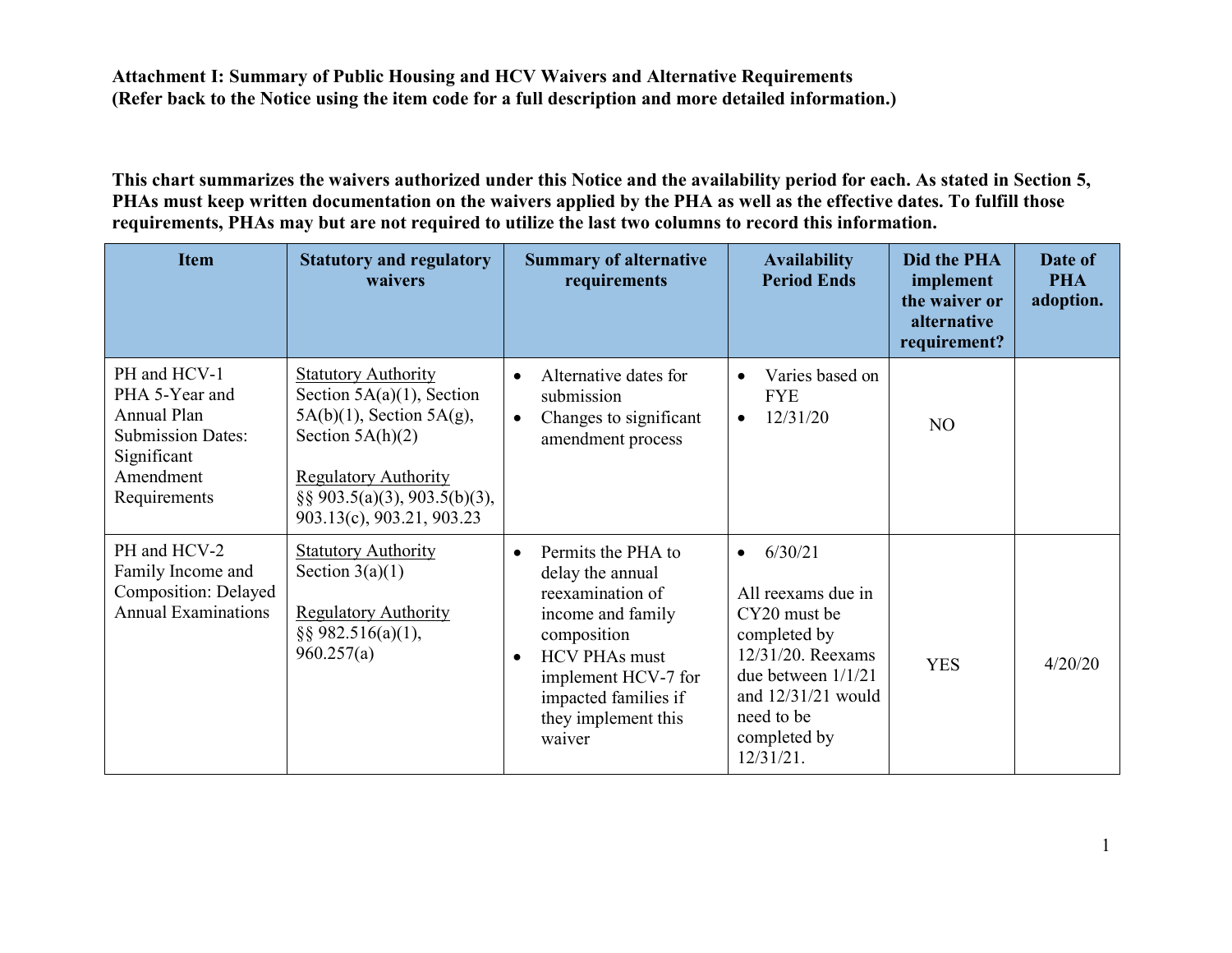| <b>Item</b>                                                                                                            | <b>Statutory and regulatory</b><br>waivers                                                                                                                                                                               | <b>Summary of alternative</b><br>requirements                                                                                                                                                                                                                                                                                                                       | <b>Availability</b><br><b>Period Ends</b> | <b>Did the PHA</b><br>implement<br>the waiver or<br>alternative<br>requirement? | Date of<br><b>PHA</b><br>adoption. |
|------------------------------------------------------------------------------------------------------------------------|--------------------------------------------------------------------------------------------------------------------------------------------------------------------------------------------------------------------------|---------------------------------------------------------------------------------------------------------------------------------------------------------------------------------------------------------------------------------------------------------------------------------------------------------------------------------------------------------------------|-------------------------------------------|---------------------------------------------------------------------------------|------------------------------------|
| PH and HCV-3<br>Family Income and<br><b>Composition: Annual</b><br>Examination; Income<br>Verification<br>Requirements | <b>Regulatory Authority</b><br>§§ 5.233(a)(2), 960.259(c),<br>982.516(a)<br><b>Sub-regulatory Guidance</b><br>Notice PIH 2018-18                                                                                         | Waives the requirements<br>$\bullet$<br>to use the income<br>hierarchy, including the<br>use of EIV, and will<br>allow PHAs to consider<br>self-certification as the<br>highest form of income<br>verification<br>PHAs that implement<br>$\bullet$<br>this waiver will be<br>responsible for<br>addressing material<br>income discrepancies<br>that may arise later | 12/31/21<br>$\bullet$                     | <b>YES</b>                                                                      | 4/20/20                            |
| PH and HCV-4<br>Family Income and<br>Composition: Interim<br>Examinations                                              | <b>Statutory Authority</b><br>Section $3(a)(1)$<br><b>Regulatory Authority</b><br>$\S$ § 5.233(a)(2),<br>982.516(c)(2), 960.257(a),<br>(b) and (d), $960.259(c)$<br><b>Sub-regulatory Guidance</b><br>Notice PIH 2018-18 | Waives the requirement<br>$\bullet$<br>to use the income<br>verification<br>requirements, including<br>the use of EIV, for<br>interim reexaminations                                                                                                                                                                                                                | 12/31/21<br>$\bullet$                     | <b>YES</b>                                                                      | 4/20/20                            |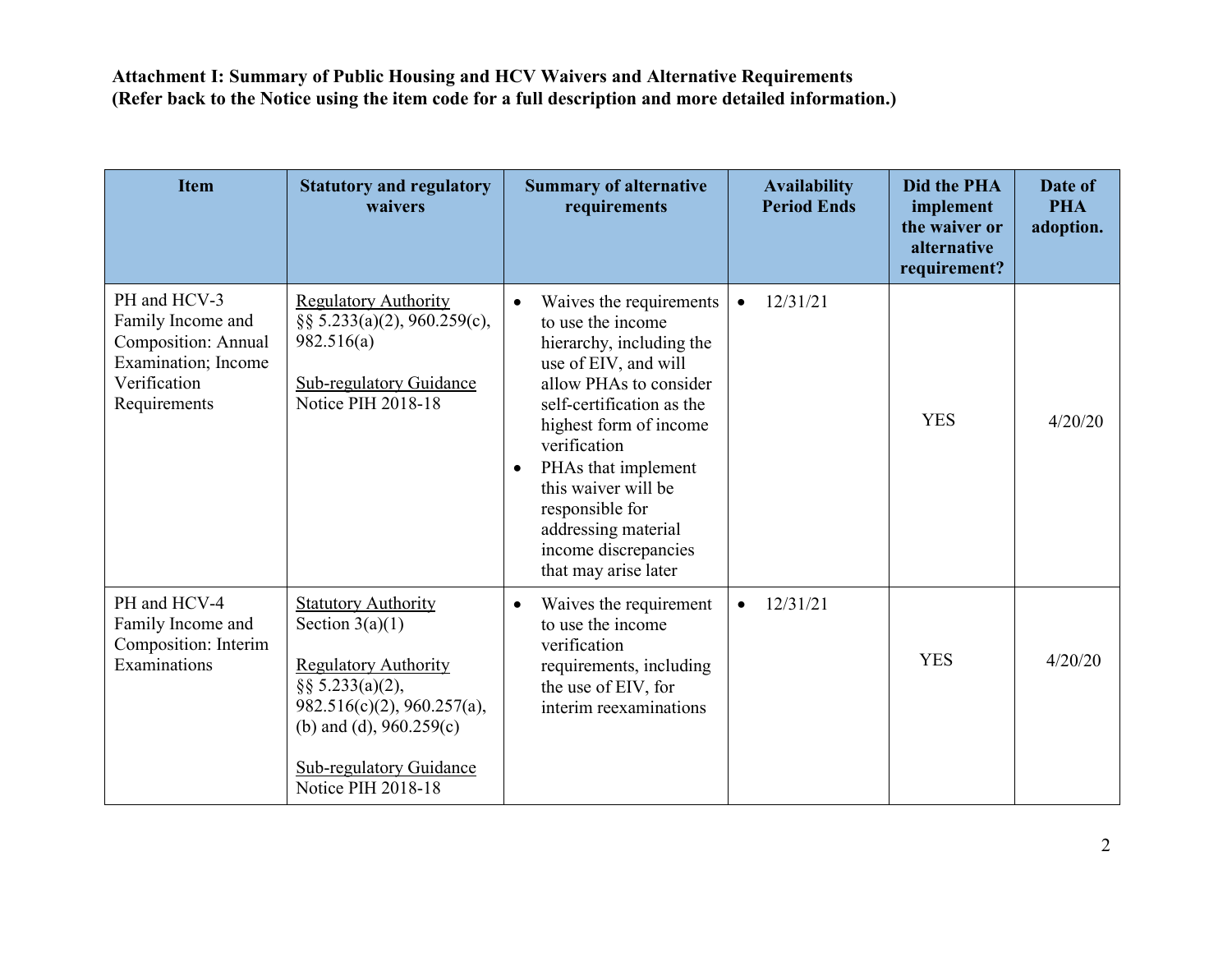| <b>Item</b>                                                                                              | <b>Statutory and regulatory</b><br>waivers                                                             | <b>Summary of alternative</b><br>requirements                                                                                                                                                                                                                      | <b>Availability</b><br><b>Period Ends</b> | <b>Did the PHA</b><br>implement<br>the waiver or<br>alternative<br>requirement? | Date of<br><b>PHA</b><br>adoption. |
|----------------------------------------------------------------------------------------------------------|--------------------------------------------------------------------------------------------------------|--------------------------------------------------------------------------------------------------------------------------------------------------------------------------------------------------------------------------------------------------------------------|-------------------------------------------|---------------------------------------------------------------------------------|------------------------------------|
| PH and HCV-5<br>Enterprise Income<br>Verification (EIV)<br>Monitoring                                    | <b>Regulatory Authority</b><br>§ 5.233<br><b>Sub-regulatory Guidance</b><br><b>Notice PIH 2018-18</b>  | Waives the mandatory<br>$\bullet$<br>EIV monitoring<br>requirements                                                                                                                                                                                                | 12/31/21<br>$\bullet$                     | <b>YES</b>                                                                      | 4/20/20                            |
| PH and HCV-6<br>Family Self-<br>Sufficiency (FSS)<br>Contract of<br>Participation: Contract<br>Extension | <b>Statutory Authority</b><br>Section $23(c)3$<br><b>Regulatory Authority</b><br>§ 984.303(d)          | FSS has a provision that<br>$\bullet$<br>indicates that PHAs can<br>extend Participation<br>Contracts by up to two<br>years (beyond the<br>original five) for "good<br>cause." PHAs should<br>consider pandemic-<br>related issues as an<br>"automatic" good cause | 12/31/21<br>$\bullet$                     | <b>YES</b>                                                                      | 4/20/20                            |
| PH and HCV-7<br><b>Waiting List: Opening</b><br>and Closing; Public<br>Notice                            | <b>Regulatory Authority</b><br>§ 982.206(a)(2)<br><b>Sub-regulatory Guidance</b><br>Notice PIH 2012-34 | Waives public notice<br>$\bullet$<br>requirements for<br>opening and closing<br>waiting list<br>Requires alternative<br>$\bullet$<br>process                                                                                                                       | 12/31/21<br>$\bullet$                     | N <sub>O</sub>                                                                  |                                    |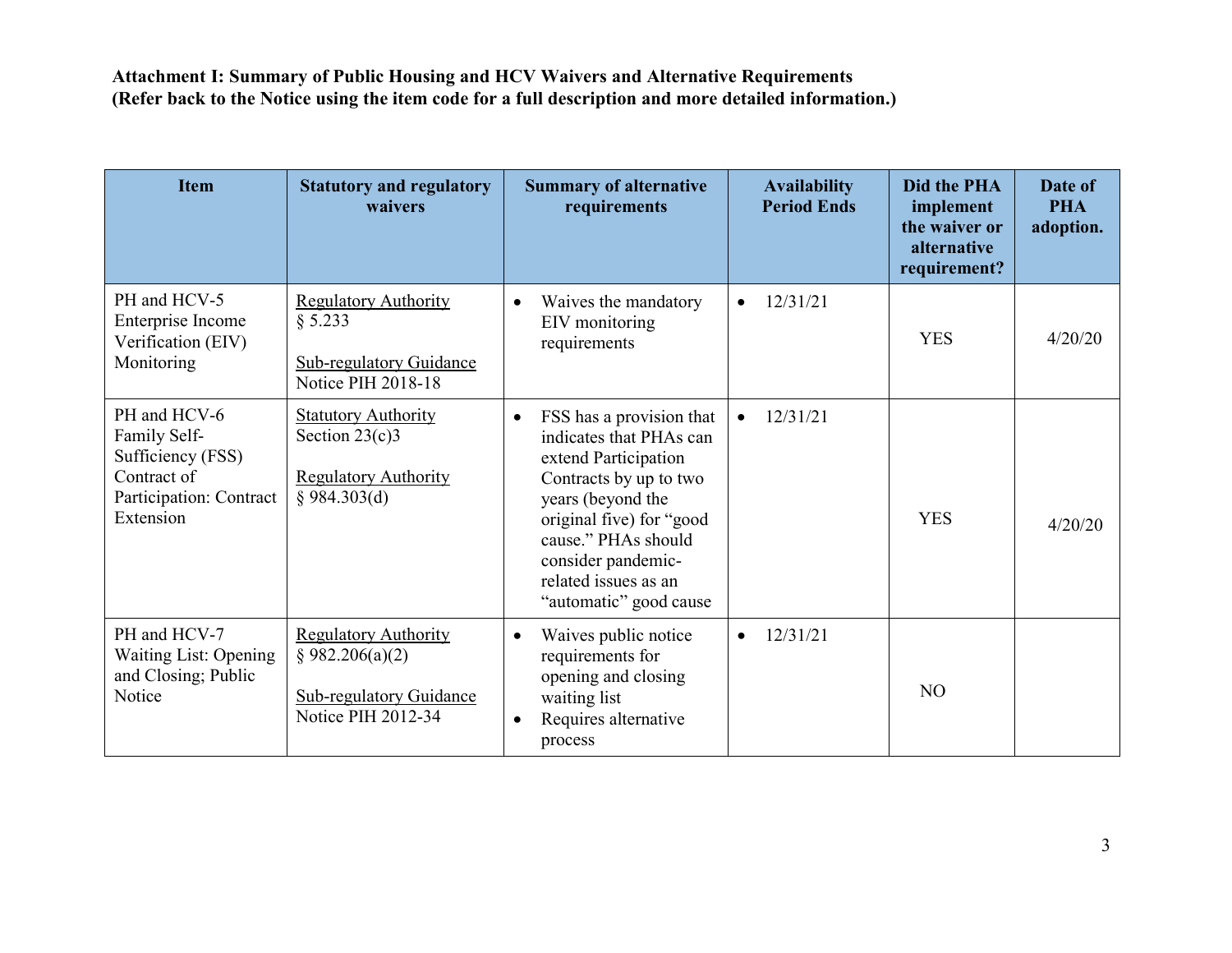| <b>Item</b>                                                                                                | <b>Statutory and regulatory</b><br>waivers                                                                                                                                                                             | <b>Summary of alternative</b><br>requirements                                                                                                                                                                                                                                                                                                                   | <b>Availability</b><br><b>Period Ends</b> | Did the PHA<br>implement<br>the waiver or<br>alternative<br>requirement? | Date of<br><b>PHA</b><br>adoption. |
|------------------------------------------------------------------------------------------------------------|------------------------------------------------------------------------------------------------------------------------------------------------------------------------------------------------------------------------|-----------------------------------------------------------------------------------------------------------------------------------------------------------------------------------------------------------------------------------------------------------------------------------------------------------------------------------------------------------------|-------------------------------------------|--------------------------------------------------------------------------|------------------------------------|
| PH and HCV-8<br>Eligibility<br>Determination:<br>Income Verification                                       | <b>Regulatory Authority</b><br>$\S$ § 960.259(c), 982.201(e)<br><b>Sub-regulatory Guidance</b><br>Notice PIH 2018-18                                                                                                   | Waives the third-party<br>$\bullet$<br>income verification<br>requirements for<br>applicants, and will<br>allow PHAs to consider<br>self-certification as the<br>highest form of income<br>verification at admission<br>PHAs must review the<br>$\bullet$<br>EIV Income and IVT<br>Reports to confirm/<br>validate family-<br>reported income within<br>90 days | 12/31/21<br>$\bullet$                     | <b>YES</b>                                                               | 7/1/21                             |
| PH and HCV-9<br>Eligibility<br>Determination: Social<br>Security Number and<br>Citizenship<br>Verification | <b>Statutory Authority</b><br>42 USC 1436a(d)(2)<br><b>Regulatory Authority</b><br>$\S\S 5.216(b)(2)$ , (g), (h),<br>5.218, $5.508(b)(2)(ii)$ ,<br>$(b)(3)(ii)$ , (g)<br>Sub-regulatory Guidance<br>Notice PIH 2012-10 | Waives the requirements<br>$\bullet$<br>to obtain and verify<br>social security number<br>documentation and<br>documentation<br>evidencing eligible<br>noncitizen status before<br>admitting applicants to<br>the HCV and Public<br>Housing programs                                                                                                            | 12/31/21<br>$\bullet$                     | <b>YES</b>                                                               | 7/1/21                             |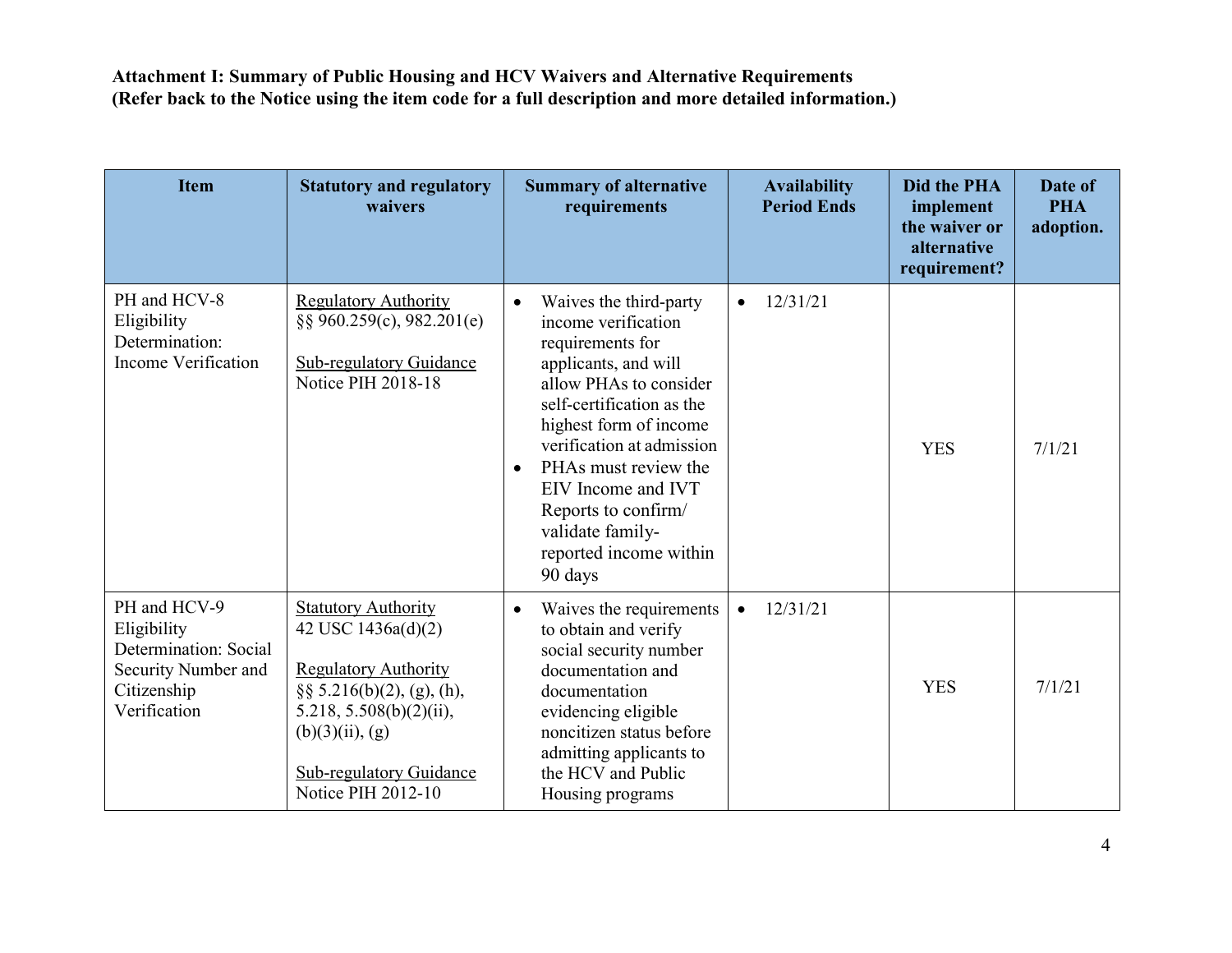| <b>Item</b>                                   | <b>Statutory and regulatory</b><br>waivers                                                                                                              | <b>Summary of alternative</b><br>requirements                                                                                                                                                                                                                                                                                                               | <b>Availability</b><br><b>Period Ends</b>     | Did the PHA<br>implement<br>the waiver or<br>alternative<br>requirement? | Date of<br><b>PHA</b><br>adoption. |
|-----------------------------------------------|---------------------------------------------------------------------------------------------------------------------------------------------------------|-------------------------------------------------------------------------------------------------------------------------------------------------------------------------------------------------------------------------------------------------------------------------------------------------------------------------------------------------------------|-----------------------------------------------|--------------------------------------------------------------------------|------------------------------------|
|                                               |                                                                                                                                                         | PHAs may accept self-<br>$\bullet$<br>certification of date of<br>birth and disability<br>status if a higher level of<br>verification is not<br>immediately available.<br>Individuals admitted<br>$\bullet$<br>under this waiver must<br>provide the required<br>documentation within<br>90 days of admission to<br>be eligible for continued<br>assistance |                                               |                                                                          |                                    |
| $HQS-1$<br>Initial Inspection<br>Requirements | <b>Statutory Authority</b><br>Section $8(o)(8)(A)(i)$ ,<br>Section $8(o)(8)(C)$<br><b>Regulatory Authority</b><br>§§ 982.305(a), 982.305(b),<br>982.405 | Changes initial<br>$\bullet$<br>inspection requirements,<br>allowing for owner<br>certification that there<br>are no life-threatening<br>deficiencies<br>Where self-certification<br>$\bullet$<br>was used, PHA must<br>inspect the unit no later<br>than 6/30/22                                                                                           | 12/31/21<br>$\bullet$<br>6/30/22<br>$\bullet$ | <b>YES</b>                                                               | 4/20/20                            |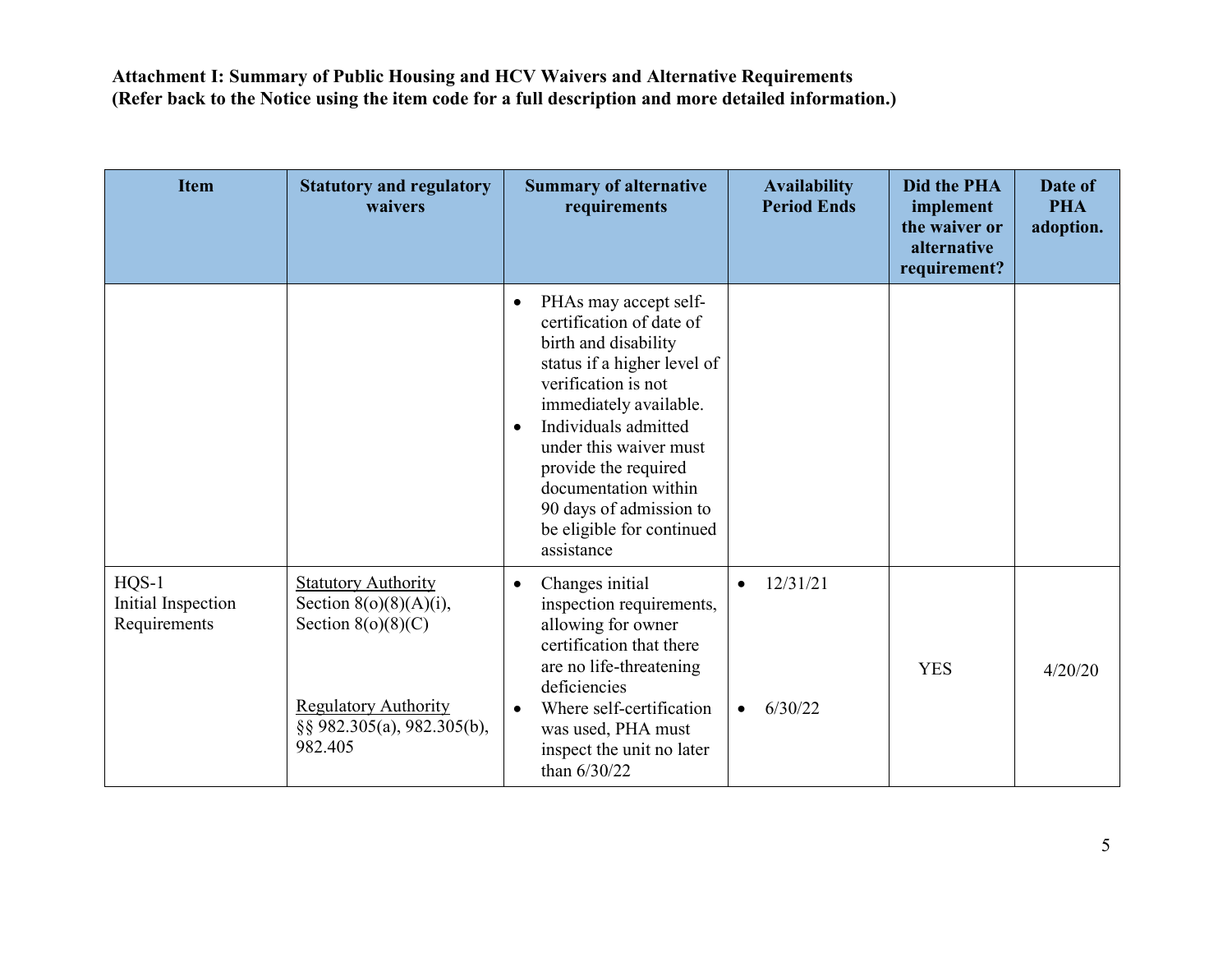| <b>Item</b>                                                                                                                             | <b>Statutory and regulatory</b><br>waivers                                                                                                                  | <b>Summary of alternative</b><br>requirements                                                                                                                                                                                                             | <b>Availability</b><br><b>Period Ends</b>     | Did the PHA<br>implement<br>the waiver or<br>alternative<br>requirement? | Date of<br><b>PHA</b><br>adoption. |
|-----------------------------------------------------------------------------------------------------------------------------------------|-------------------------------------------------------------------------------------------------------------------------------------------------------------|-----------------------------------------------------------------------------------------------------------------------------------------------------------------------------------------------------------------------------------------------------------|-----------------------------------------------|--------------------------------------------------------------------------|------------------------------------|
|                                                                                                                                         |                                                                                                                                                             | Will include reminder<br>$\bullet$<br>that HQS waiver does<br>not include a waiver of<br>24 CFR 35.1215, visual<br>assessment for<br>deteriorated paint                                                                                                   |                                               |                                                                          |                                    |
| HQS-2: Project-Based<br>Voucher (PBV) Pre-<br><b>HAP</b> Contract<br><b>Inspections: PHA</b><br>Acceptance of<br><b>Completed Units</b> | <b>Statutory Authority:</b><br>Section $8(o)(8)(A)$<br><b>Regulatory Authority:</b><br>§§ 983.103(b),<br>983.156(a)(1)                                      | Changes inspection<br>$\bullet$<br>requirements, allowing<br>for owner certification<br>that there are no life-<br>threatening deficiencies<br>Where self-certification<br>$\bullet$<br>was used, PHA must<br>inspect the unit no later<br>than $6/30/22$ | 12/31/21<br>$\bullet$<br>6/30/22<br>$\bullet$ | Yes                                                                      | 4/20/20                            |
| HQS-3<br>Initial Inspection:<br>Non-Life-Threatening<br>Deficiencies (NLT)<br>Option                                                    | <b>Statutory Authority</b><br>Section $8(o)(8)(A)(ii)$<br><b>Sub-regulatory Guidance</b><br><b>HOTMA HCV Federal</b><br>Register Notice January 18,<br>2017 | Allows for extension of<br>$\bullet$<br>up to 30 days for owner<br>repairs of non-life-<br>threatening conditions                                                                                                                                         | 12/31/21                                      | Yes                                                                      | 4/20/20                            |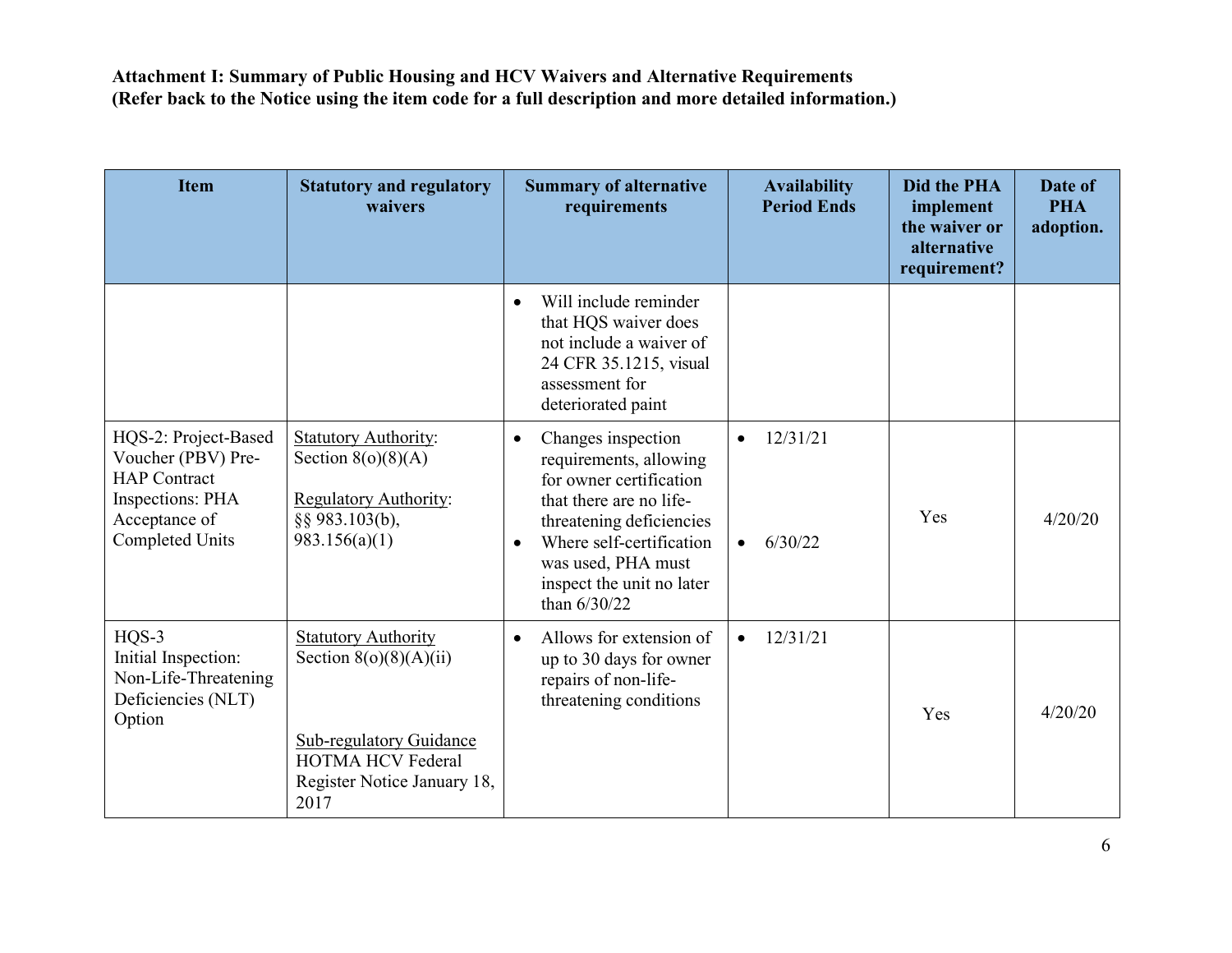| <b>Item</b>                                                                           | <b>Statutory and regulatory</b><br>waivers                                                                                                            | <b>Summary of alternative</b><br>requirements                                                                                                                                                                                                                                                                             | <b>Availability</b><br><b>Period Ends</b>     | Did the PHA<br>implement<br>the waiver or<br>alternative<br>requirement? | Date of<br><b>PHA</b><br>adoption. |
|---------------------------------------------------------------------------------------|-------------------------------------------------------------------------------------------------------------------------------------------------------|---------------------------------------------------------------------------------------------------------------------------------------------------------------------------------------------------------------------------------------------------------------------------------------------------------------------------|-----------------------------------------------|--------------------------------------------------------------------------|------------------------------------|
| $HQS-4$<br>HQS Initial Inspection<br>Requirement:<br>Alternative Inspection<br>Option | <b>Statutory Authority</b><br>Section $8(o)(8)(A)(iii)$<br>Sub-regulatory Guidance<br><b>HOTMA HCV Federal</b><br>Register Notice January 18,<br>2017 | Under Initial HQS<br>$\bullet$<br>Alternative Inspection<br>Option - allows for<br>commencement of<br>assistance payments<br>based on owner<br>certification there are no<br>life-threatening<br>deficiencies<br>Where self-certification<br>$\bullet$<br>was used, PHA must<br>inspect the unit no later<br>than 6/30/22 | 12/31/21<br>$\bullet$<br>6/30/22              | <b>YES</b>                                                               | 4/20/20                            |
| $HQS-5$<br><b>HQS</b> Inspection<br>Requirement: Biennial<br>Inspections              | <b>Statutory Authority</b><br>Section $8(o)(D)$<br><b>Regulatory Authority</b><br>§§ 982.405(a), 983.103(d)                                           | Allows for delay in<br>$\bullet$<br>biennial inspections<br>PHAs must require<br>$\bullet$<br>owner certification there<br>are no life-threatening<br>deficiencies<br>PHAs must conduct all<br>$\bullet$<br>delayed biennial<br>inspections from CY<br>$2020$ as soon as<br>reasonably possible but                       | 12/31/21<br>$\bullet$<br>6/30/22<br>$\bullet$ | N <sub>O</sub>                                                           |                                    |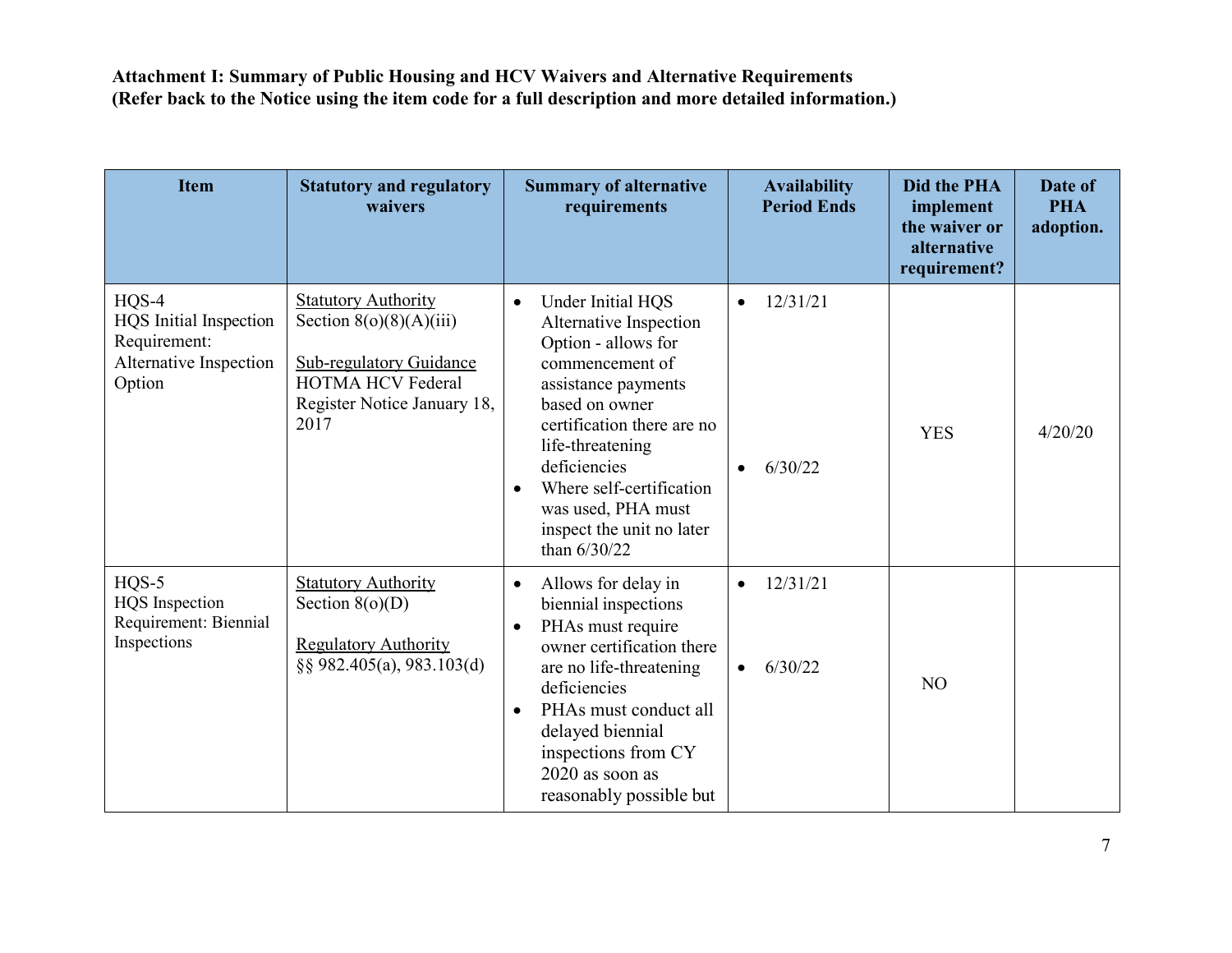| <b>Item</b>                                  | <b>Statutory and regulatory</b><br>waivers                                                                         | <b>Summary of alternative</b><br>requirements                                                                                                                                                                          | <b>Availability</b><br><b>Period Ends</b>     | Did the PHA<br>implement<br>the waiver or<br>alternative<br>requirement? | Date of<br><b>PHA</b><br>adoption. |
|----------------------------------------------|--------------------------------------------------------------------------------------------------------------------|------------------------------------------------------------------------------------------------------------------------------------------------------------------------------------------------------------------------|-----------------------------------------------|--------------------------------------------------------------------------|------------------------------------|
|                                              |                                                                                                                    | no later than 6/20/22,<br>and must conduct all<br>delayed biennial<br>inspections from CY<br>$2021$ as soon as<br>reasonably possible but<br>no later than 12/31/22                                                    |                                               |                                                                          |                                    |
| $HQS-6$<br><b>HQS</b> Interim<br>Inspections | <b>Statutory Authority</b><br>Section $8(o)(8)(F)$<br><b>Regulatory Authority</b><br>$\S$ § 982.405(g), 983.103(e) | Waives the requirement<br>$\bullet$<br>for the PHA to conduct<br>interim inspection and<br>requires alternative<br>method<br>Allows for repairs to be<br>$\bullet$<br>verified by alternative<br>methods               | 12/31/21<br>$\bullet$                         | <b>YES</b>                                                               | 4/20/20                            |
| $HQS-7$<br>PBV Turnover<br>Unit Inspections  | <b>Regulatory Authority</b><br>§ 983.103(c)                                                                        | Allows PBV turnover<br>$\bullet$<br>units to be filled based<br>on owner certification<br>there are no life-<br>threatening deficiencies<br>Allows for delayed full<br>$\bullet$<br>HQS inspection NLT<br>than 6/30/22 | 12/31/21<br>$\bullet$<br>6/30/22<br>$\bullet$ | <b>YES</b>                                                               | 4/20/20                            |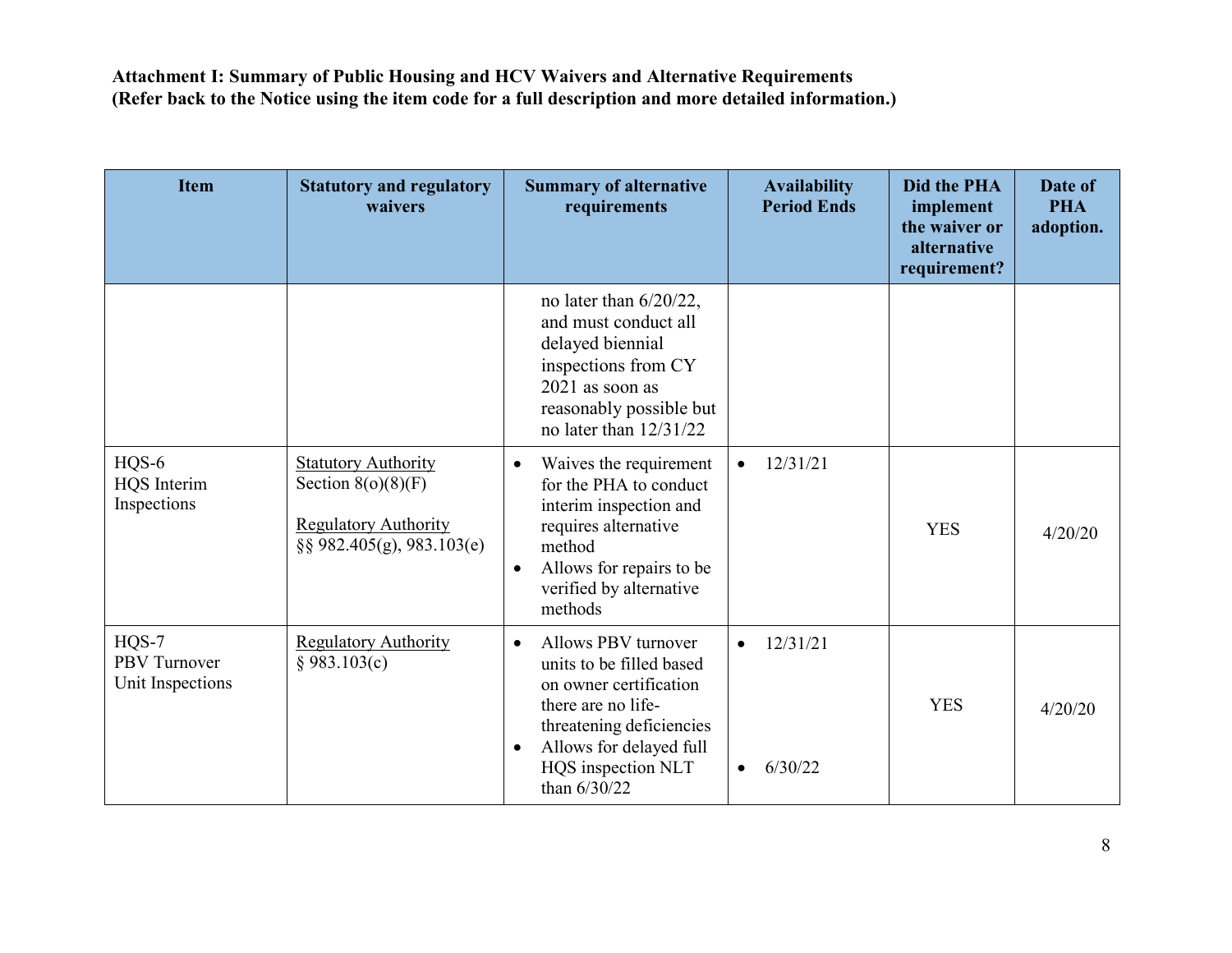| <b>Item</b>                                                                  | <b>Statutory and regulatory</b><br>waivers                                                                                                                                                                              | <b>Summary of alternative</b><br>requirements                                                                                                                                                                                                       | <b>Availability</b><br><b>Period Ends</b>                                                          | <b>Did the PHA</b><br>implement<br>the waiver or<br>alternative<br>requirement? | Date of<br><b>PHA</b><br>adoption. |
|------------------------------------------------------------------------------|-------------------------------------------------------------------------------------------------------------------------------------------------------------------------------------------------------------------------|-----------------------------------------------------------------------------------------------------------------------------------------------------------------------------------------------------------------------------------------------------|----------------------------------------------------------------------------------------------------|---------------------------------------------------------------------------------|------------------------------------|
| HQS-8: PBV HAP<br>Contract: HQS<br>Inspections to Add or<br>Substitute Units | <b>Statutory Authority</b><br>Section $8(o)(8)(A)$<br><b>Regulatory Authority</b><br>$\S$ § 983.207(a), 983.207(b)<br><b>Sub-regulatory Guidance</b><br><b>HOTMA HCV Federal</b><br>Register Notice January 18,<br>2017 | Allows for PBV units to<br>$\bullet$<br>be added or substituted<br>in the HAP contract<br>based on owner<br>certification there are no<br>life-threatening<br>deficiencies<br>Allows for delayed full<br>$\bullet$<br>HQS inspection NLT<br>6/30/22 | 12/31/21<br>$\bullet$<br>6/30/22<br>$\bullet$                                                      | <b>YES</b>                                                                      | 4/20/20                            |
| HQS-9<br><b>HQS Quality Control</b><br>Inspections                           | <b>Regulatory Authority</b><br>§§ 982.405(b),<br>983.103(e)(3)                                                                                                                                                          | Provides for a<br>$\bullet$<br>suspension of the<br>requirement for QC<br>sampling inspections                                                                                                                                                      | 12/31/21                                                                                           | <b>YES</b>                                                                      | 4/20/20                            |
| $HQS-10$<br><b>Housing Quality</b><br>Standards: Space and<br>Security       | <b>Regulatory Authority</b><br>§ 982.401(d)                                                                                                                                                                             | Waives the requirement<br>$\bullet$<br>that each dwelling unit<br>have at least 1 bedroom<br>or living/sleeping room<br>for each 2 persons.                                                                                                         | Remains in effect<br>one year from lease<br>term or date of this<br>Notice, whichever<br>is longer | N <sub>O</sub>                                                                  |                                    |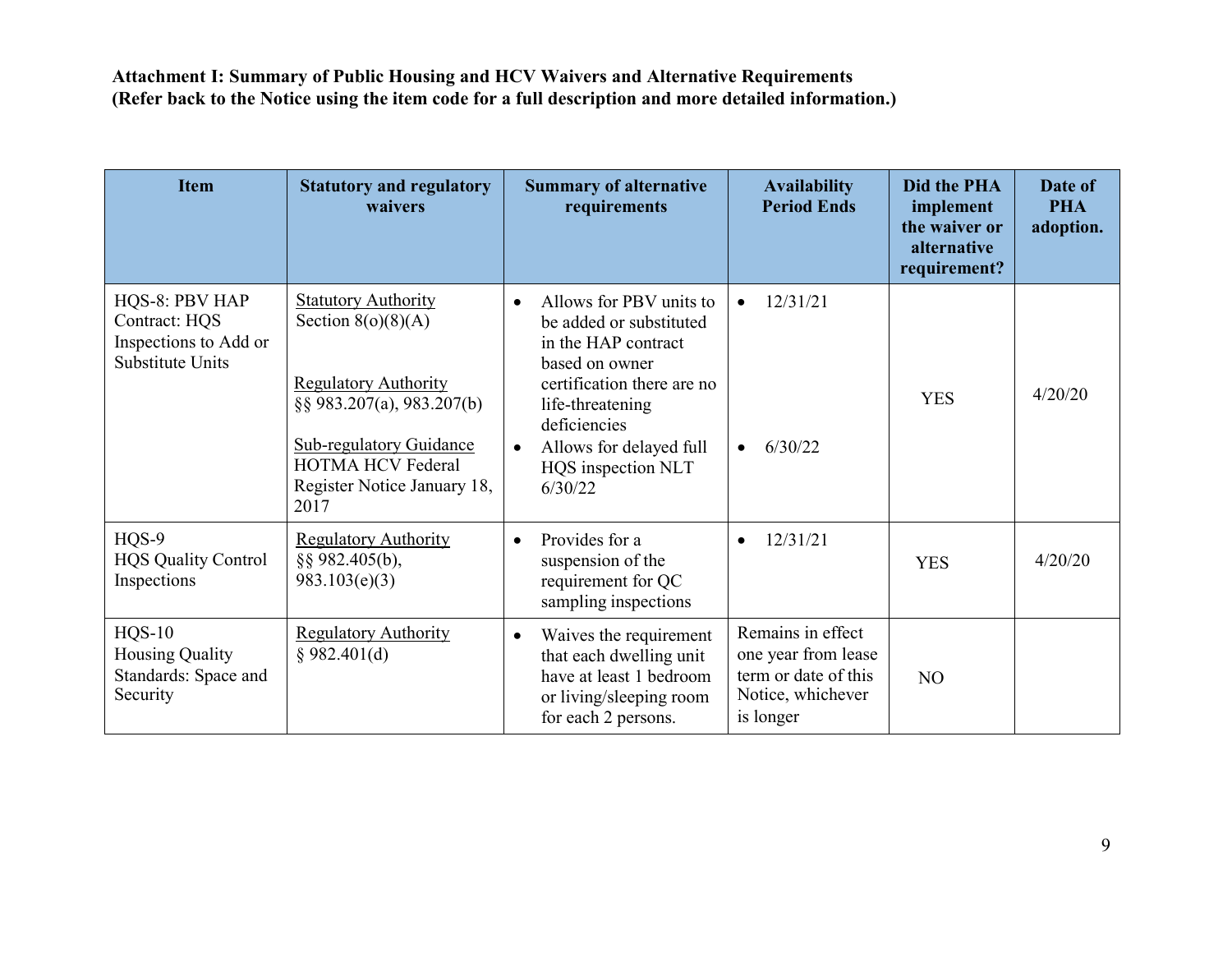| <b>Item</b>                                                                    | <b>Statutory and regulatory</b><br>waivers                                                                                     | <b>Summary of alternative</b><br>requirements                                                                                                                                                                                          | <b>Availability</b><br><b>Period Ends</b>     | Did the PHA<br>implement<br>the waiver or<br>alternative<br>requirement? | Date of<br><b>PHA</b><br>adoption. |
|--------------------------------------------------------------------------------|--------------------------------------------------------------------------------------------------------------------------------|----------------------------------------------------------------------------------------------------------------------------------------------------------------------------------------------------------------------------------------|-----------------------------------------------|--------------------------------------------------------------------------|------------------------------------|
| <b>HOS-11</b><br>Homeownership<br>Option: Initial HQS<br>Inspection            | <b>Statutory Authority</b><br>Section $8(o)(8)(A)(i)$ ,<br>Section $8(y)(3)(B)$<br><b>Regulatory Authority</b><br>§ 982.631(a) | Waives the requirement<br>$\bullet$<br>to perform an initial<br>HQS inspection in order<br>to begin making<br>homeownership<br>assistance payments<br>Requires family to<br>$\bullet$<br>obtain independent<br>professional inspection | 12/31/21<br>$\bullet$                         | <b>YES</b>                                                               | 4/20/20                            |
| $HCV-1$<br>Administrative Plan                                                 | <b>Regulatory Authority</b><br>§ 982.54(a)                                                                                     | Establishes an<br>$\bullet$<br>alternative requirement<br>that policies may be<br>adopted without board<br>approval until 9/30/21<br>Any provisions adopted<br>$\bullet$<br>informally must be<br>adopted formally by<br>12/31/21      | 9/30/21<br>$\bullet$<br>12/31/21<br>$\bullet$ | <b>YES</b>                                                               | 7/20/20                            |
| $HCV-2$<br><b>Information When</b><br>Family is Selected:<br>PHA Oral Briefing | <b>Regulatory Authority</b><br>§§ 982.301(a)(1),<br>983.252(a)                                                                 | Waives the requirement<br>$\bullet$<br>for an oral briefing<br>Provides for alternative<br>$\bullet$<br>methods to conduct<br>required voucher<br>briefing                                                                             | 12/31/21<br>$\bullet$                         | <b>YES</b>                                                               | 4/20/20                            |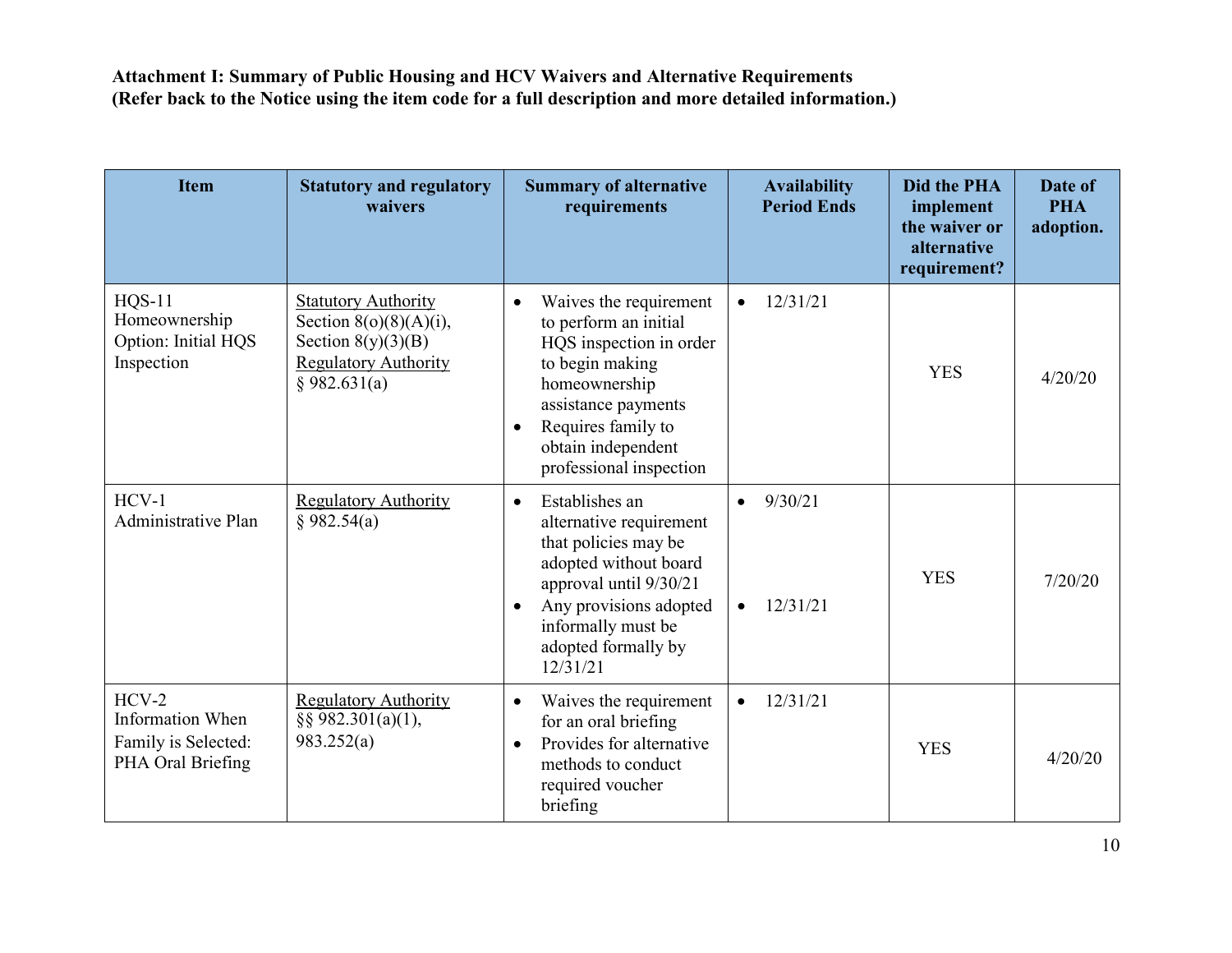| <b>Item</b>                                                                                | <b>Statutory and regulatory</b><br>waivers     | <b>Summary of alternative</b><br>requirements                                                                                                                                                                           | <b>Availability</b><br><b>Period Ends</b> | Did the PHA<br>implement<br>the waiver or<br>alternative<br>requirement? | Date of<br><b>PHA</b><br>adoption. |
|--------------------------------------------------------------------------------------------|------------------------------------------------|-------------------------------------------------------------------------------------------------------------------------------------------------------------------------------------------------------------------------|-------------------------------------------|--------------------------------------------------------------------------|------------------------------------|
| $HCV-3$<br>Term of Voucher:<br><b>Extensions of Term</b>                                   | <b>Regulatory Authority</b><br>§ 982.303(b)(1) | Allows PHAs to provide<br>$\bullet$<br>voucher extensions<br>regardless of current<br>PHA policy                                                                                                                        | 12/31/21<br>$\bullet$                     | <b>YES</b>                                                               | 4/20/20                            |
| $HCV-4$<br>PHA Approval of<br><b>Assisted Tenancy:</b><br>When HAP Contract<br>is Executed | <b>Regulatory Authority</b><br>§ 982.305(c)    | Provides for HAP<br>$\bullet$<br>payments for contracts<br>not executed within 60<br>days<br>PHA must not pay HAP<br>$\bullet$<br>to owner until HAP<br>contract is executed                                            | 12/31/21<br>$\bullet$                     | <b>YES</b>                                                               | 4/20/20                            |
| $HCV-5$<br>Absence from Unit                                                               | <b>Regulatory Authority</b><br>§982.312        | Allows for PHA<br>$\bullet$<br>discretion on absences<br>from units longer than<br>180 days<br>PHAs must not make<br>$\bullet$<br>HAP payments beyond<br>12/31/20 for units<br>vacant more than 180<br>consecutive days | 12/31/21<br>$\bullet$                     | <b>YES</b>                                                               | 4/20/20                            |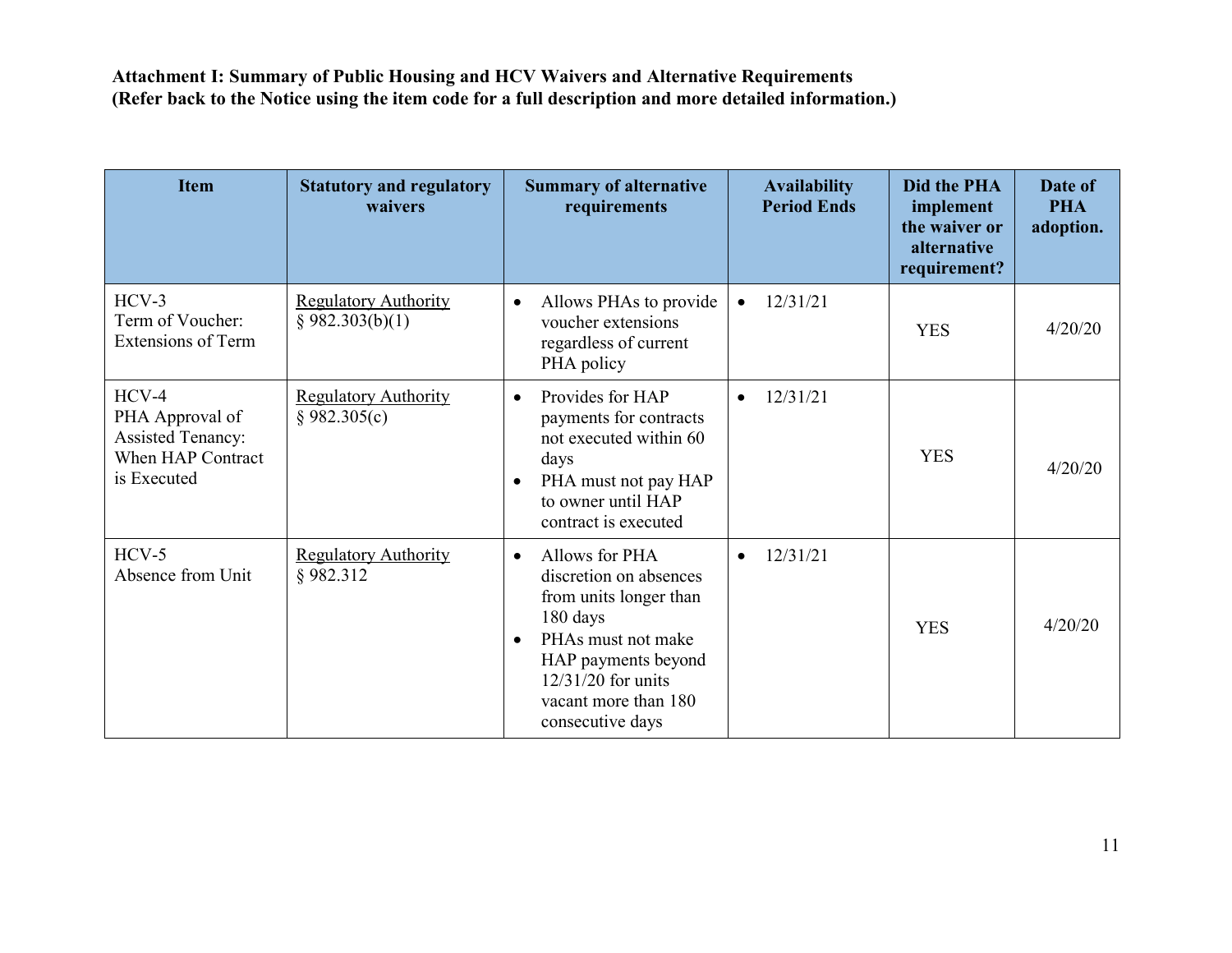| <b>Item</b>                                                                          | <b>Statutory and regulatory</b><br>waivers                                                                  | <b>Summary of alternative</b><br>requirements                                                                                                                                                                                 | <b>Availability</b><br><b>Period Ends</b> | <b>Did the PHA</b><br>implement<br>the waiver or<br>alternative<br>requirement? | Date of<br><b>PHA</b><br>adoption. |
|--------------------------------------------------------------------------------------|-------------------------------------------------------------------------------------------------------------|-------------------------------------------------------------------------------------------------------------------------------------------------------------------------------------------------------------------------------|-------------------------------------------|---------------------------------------------------------------------------------|------------------------------------|
| $HCV-6$<br>Automatic<br>Termination of HAP<br>Contract                               | <b>Regulatory Authority</b><br>§982.455                                                                     | Allows PHA to extend<br>$\bullet$<br>the period of time after<br>the last HAP payment is<br>made before the HAP<br>contract terminates<br>automatically.                                                                      | 12/31/21<br>$\bullet$                     | <b>YES</b>                                                                      | 4/20/20                            |
| $HCV-7$<br>Increase in Payment<br><b>Standard During HAP</b><br><b>Contract Term</b> | <b>Regulatory Authority</b><br>§ 982.505(c)(4)                                                              | Provides PHAs with the<br>$\bullet$<br>option to increase the<br>payment standard for<br>the family at any time<br>after the effective date<br>of the increase, rather<br>than waiting for the next<br>regular reexamination. | 12/31/21<br>$\bullet$                     | <b>YES</b>                                                                      | 4/20/20                            |
| $HCV-8$<br><b>Utility Allowance</b><br>Schedule: Required<br>Review and Revision     | <b>Regulatory Authority</b><br>§982.517                                                                     | Provides for delay in<br>$\bullet$<br>updating utility<br>allowance schedule                                                                                                                                                  | 12/31/21<br>$\bullet$                     | N <sub>O</sub>                                                                  |                                    |
| HCV-9<br>Homeownership<br>Option:<br>Homeownership<br>Counseling                     | <b>Statutory Authority</b><br>Section $8(y)(1)(D)$<br><b>Regulatory Authority</b><br>§§ 982.630, 982.636(d) | Waives the requirement<br>$\bullet$<br>for the family to obtain<br>pre-assistance<br>counseling                                                                                                                               | 12/31/21<br>$\bullet$                     | <b>YES</b>                                                                      | 4/20/20                            |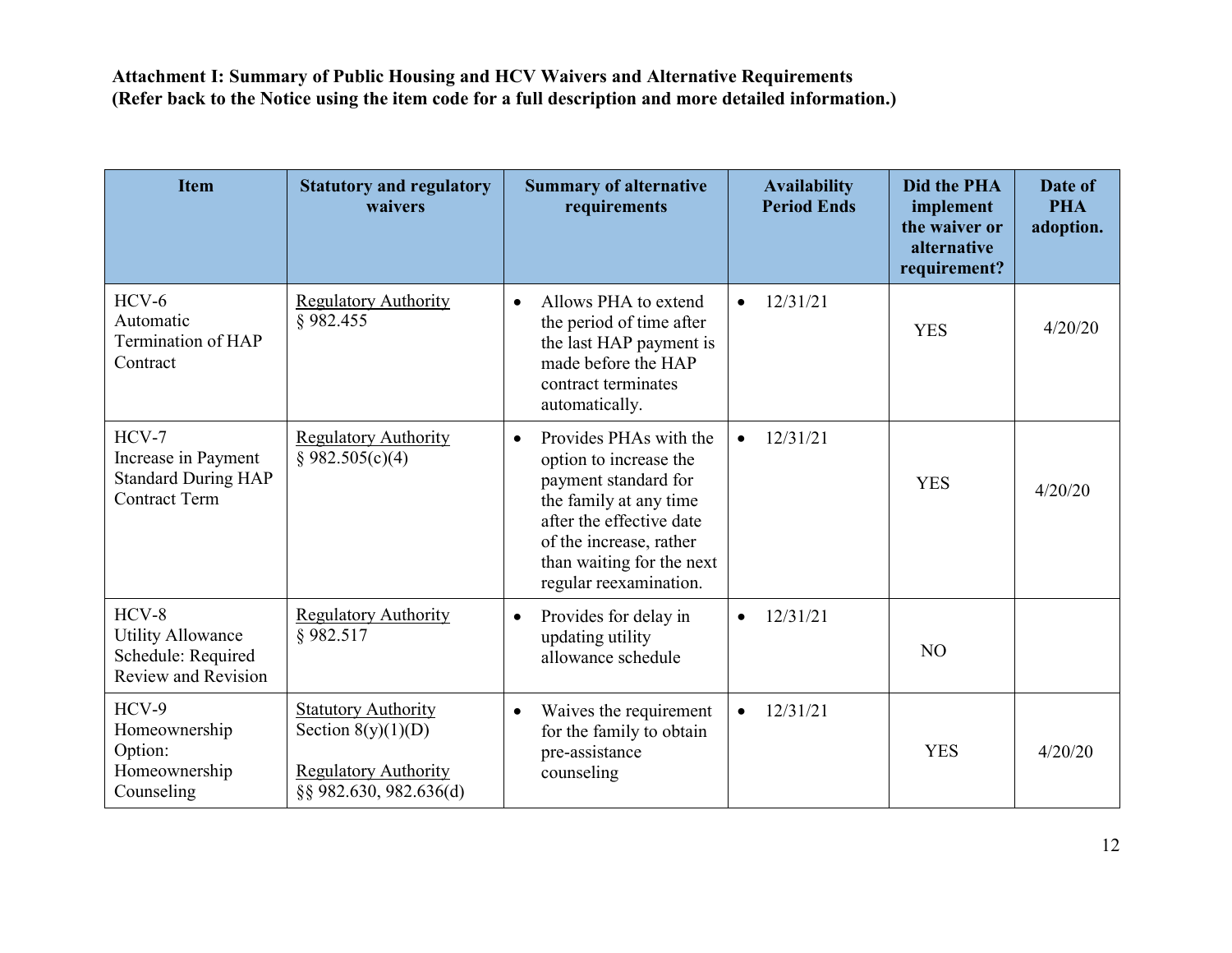| <b>Item</b>                                                                                                   | <b>Statutory and regulatory</b><br>waivers      | <b>Summary of alternative</b><br>requirements                                                                                                                                  | <b>Availability</b><br><b>Period Ends</b> | <b>Did the PHA</b><br>implement<br>the waiver or<br>alternative<br>requirement? | Date of<br><b>PHA</b><br>adoption. |
|---------------------------------------------------------------------------------------------------------------|-------------------------------------------------|--------------------------------------------------------------------------------------------------------------------------------------------------------------------------------|-------------------------------------------|---------------------------------------------------------------------------------|------------------------------------|
| $HCV-10$<br><b>Family Unification</b><br>Program (FUP): FUP<br>Youth Age Eligibility<br>to Enter HAP Contract | <b>Statutory Authority</b><br>Section $8(x)(2)$ | Allows PHAs to<br>$\bullet$<br>increase age to 26 for<br>foster youth initial lease<br>up                                                                                      | 12/31/21<br>$\bullet$                     | <b>YES</b>                                                                      | 4/20/20                            |
| $HCV-11$<br><b>Family Unification</b><br>Program (FUP):<br>Length of Assistance<br>for Youth                  | <b>Statutory Authority</b><br>Section $8(x)(2)$ | Allows PHAs to<br>$\bullet$<br>suspend terminations of<br>assistance for FUP<br>youth who will reach the<br>36-month limit between<br>April 10, 2020, and<br>December 31, 2020 | 12/31/21<br>$\bullet$                     | N <sub>O</sub>                                                                  |                                    |
| $HCV-12$<br><b>Family Unification</b><br>Program (FUP):<br>Timeframe for<br>Referral                          | <b>Statutory Authority</b><br>Section $8(x)(2)$ | Allows PHAs to accept<br>$\bullet$<br>referrals of otherwise<br>eligible youth who will<br>leave foster care within<br>120 days                                                | 12/31/21<br>$\bullet$                     | <b>YES</b>                                                                      | 7/20/20                            |
| $HCV-13$<br>Homeownership:<br>Maximum Term of<br>Assistance                                                   | <b>Regulatory Authority</b><br>§ 982.634(a)     | Allows a PHA to extend<br>$\bullet$<br>homeownership<br>assistance for up to 1<br>additional year                                                                              | 12/31/21<br>$\bullet$                     | <b>YES</b>                                                                      | 7/20/20                            |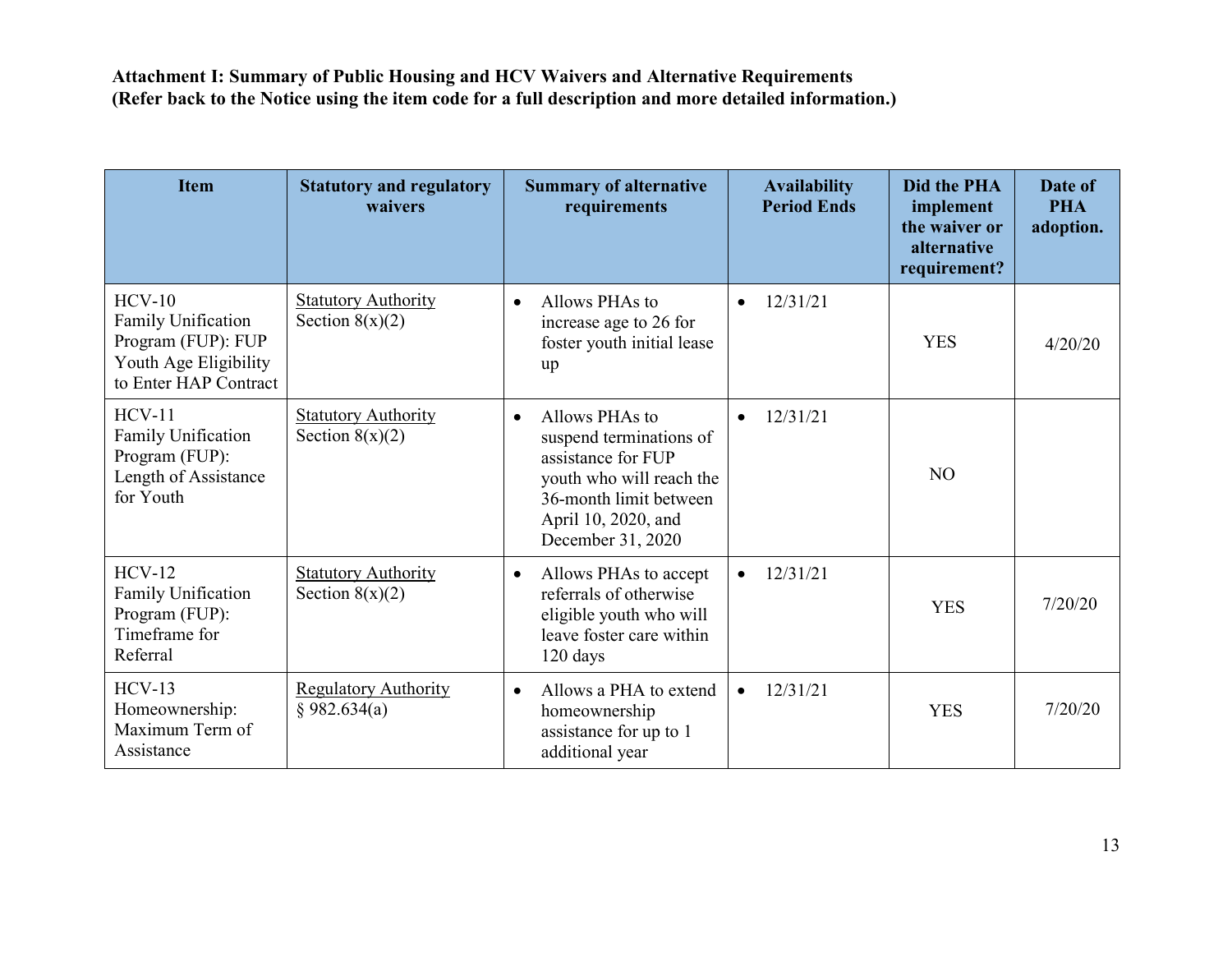| <b>Item</b>                                                                                                                    | <b>Statutory and regulatory</b><br>waivers                                                                                                                                                                              | <b>Summary of alternative</b><br>requirements                                                                                                                                                                                                                                                                                                                                                                                        | <b>Availability</b><br><b>Period Ends</b> | <b>Did the PHA</b><br>implement<br>the waiver or<br>alternative<br>requirement? | Date of<br><b>PHA</b><br>adoption. |
|--------------------------------------------------------------------------------------------------------------------------------|-------------------------------------------------------------------------------------------------------------------------------------------------------------------------------------------------------------------------|--------------------------------------------------------------------------------------------------------------------------------------------------------------------------------------------------------------------------------------------------------------------------------------------------------------------------------------------------------------------------------------------------------------------------------------|-------------------------------------------|---------------------------------------------------------------------------------|------------------------------------|
| $HCV-14$<br>Mandatory Removal<br>of Unit from PBV<br><b>HAP</b> Contract                                                       | <b>Regulatory Authority</b><br>§§ 983.211(a); 983.258                                                                                                                                                                   | Allows a PHA to keep a<br>$\bullet$<br>PBV unit under contract<br>for a period of time that<br>extends beyond 180<br>from the last HAP but<br>does not extend beyond<br>December 31, 2020                                                                                                                                                                                                                                            | 12/31/21<br>$\bullet$                     | <b>YES</b>                                                                      | 7/20/20                            |
| $HCV-15$<br>Project-Based<br>Voucher (PBV) and<br><b>Enhanced Voucher</b><br>(EV) Provisions on<br><b>Under-Occupied Units</b> | <b>Statutory Authority</b><br>42 U.S.C. § 1437a(b)(3)(A)<br><b>Regulatory Authority</b><br>24 CFR §§ 983.253(b),<br>983.260<br><b>Sub-regulatory Guidance</b><br>Notice H 2019-9/PIH<br>2019-23, Notice PIH 2016-<br>02 | Allows a PHA to permit<br>$\bullet$<br>a family to initially lease<br>an under-occupied PBV<br>or RAD PBV unit (a<br>unit that has more<br>bedrooms than what the<br>family qualifies for<br>under PHA subsidy<br>standards) under certain<br>circumstances as<br>described, and to allow<br>for the continued<br>occupancy of PBV and<br>EV families already<br>under a lease for an<br>under-occupied PBV,<br>RAD PBV, or EV unit. | 12/31/21<br>$\bullet$                     | N <sub>O</sub>                                                                  |                                    |